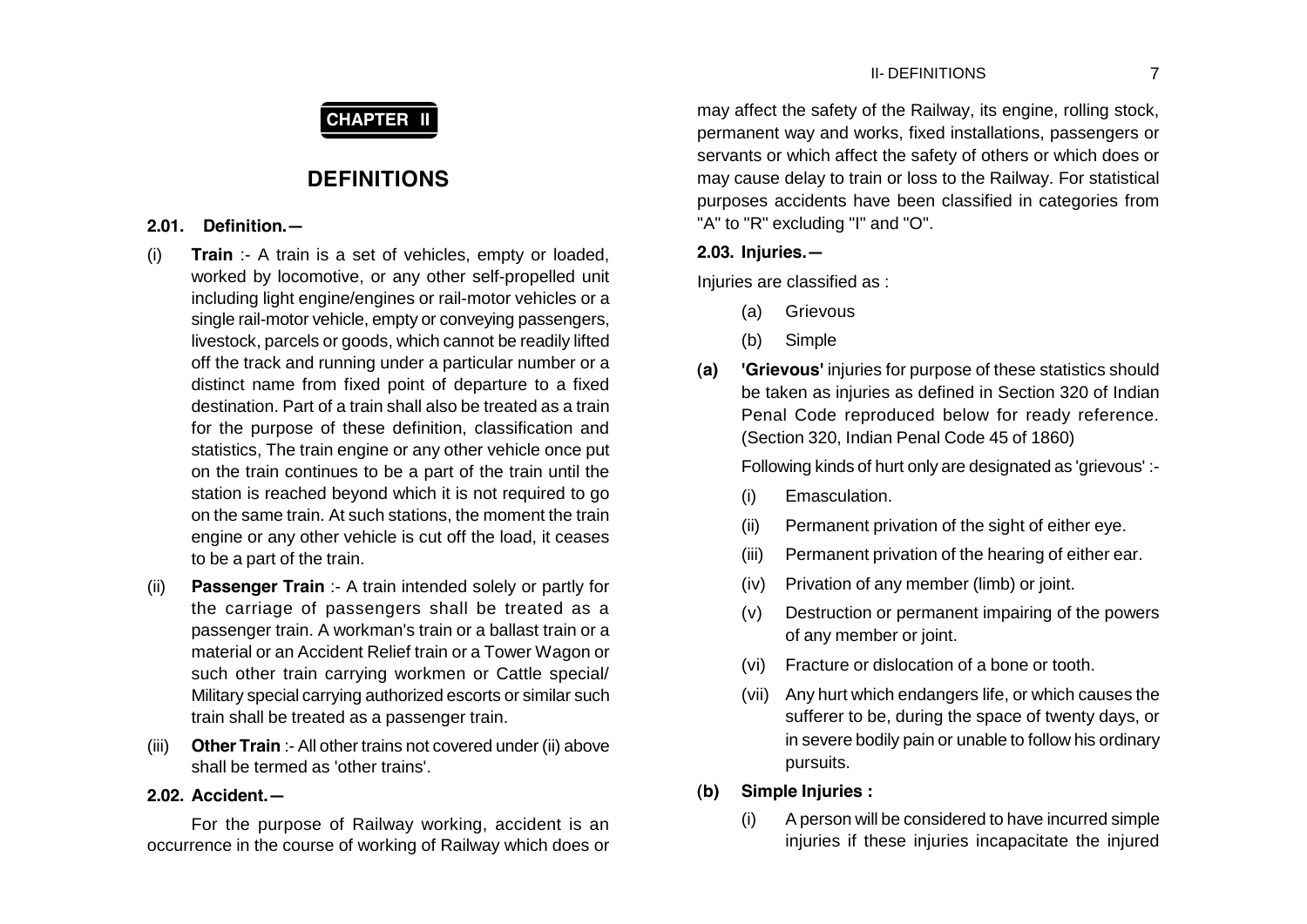#### 8 ACCIDENT MANUAL SERVICE OF THE SERVICE OF THE REFINITIONS AND ACCIDENT MANUAL SERVICE OF THE SERVICE OF THE SERVICE OF THE SERVICE OF THE SERVICE OF THE SERVICE OF THE SERVICE OF THE SERVICE OF THE SERVICE OF THE SERVICE II- DEFINITIONS

person to follow his customary vocation during 48 hours after the accident.

(ii) A Railway servant is considered to have been injured if he/she is prevented from returning to work as a result of injuries for a period of 48 hours after the occurrence of the accident.

#### **2.04. Threshold Value.—**

For the purpose of accident, threshold value is the minimum value beyond which the accident will be treated as having serious repercussion on the basis of loss to railway property or interruption to communication. It shall constitute two portions:

**(a) Threshold value of Railway property,** loss of which is fixed at One lakh rupees;

#### or

**(b) Threshold value of interruption to communication** either partial or total where duration of interruption is equal to or more than number of hours specified against each cell.

| Interruption  | BG-A, B, C or | BG-D and E,Spl | BG-E       |
|---------------|---------------|----------------|------------|
|               | D. Spl.       |                |            |
|               | (in hours)    | (in hours)     | (in hours) |
| Total         | З             |                | 6          |
|               | Or            | Οr             |            |
| Total+Partial | 6             |                | 12         |

Duration of interruption is defined as duration from the time of accident till starting of the first commercial train (Goods or Passenger) on line clear from adjacent station for movement over the affected line in that section.

A time frame of 30 minutes has been laid down within which the first commercial train should start on line clear from adjacent station for movement over the affected line. Cases of movement of commercial train after 30 minutes of fitness of track/OHE shall be categorised as delay in restoration of traffic. In case, there is no commercial train available to be run on that section after track fit/OHE fit, an exception may be made at the level of COM, who shall certify that there was no commercial train to pass over the affected section within 30 minutes of track fit/OHE fit.

### **2.05. Reportable Train Accidents .—**

All accidents falling under the purview of Section 113 of the Indian Railway Act 1989 are termed as reportable train accidents and include following :-

- (a) any accident attended with loss of any human life, or with grievous hurt.
- (b) any collision between trains of which one is a train carrying passengers; or
- (c) the derailment of any train carrying passengers, or of any part of such train; or
- (d) accidents which are attended with loss of human life in passenger trains involving train wrecking, or attempted train wrecking, cases of running over, obstruction placed on the line, passengers falling out of train or fire in trains, or grievous hurt as defined in the Indian Penal Code, or serious damage to railway property of the value exceeding Rupees Two Crores which may not have actually occurred but by the nature of the accident might reasonably have been expected to occur and also cases of land slides or of breach by rain or flood which cause interruption of any important through line of communication for at least 24 hours.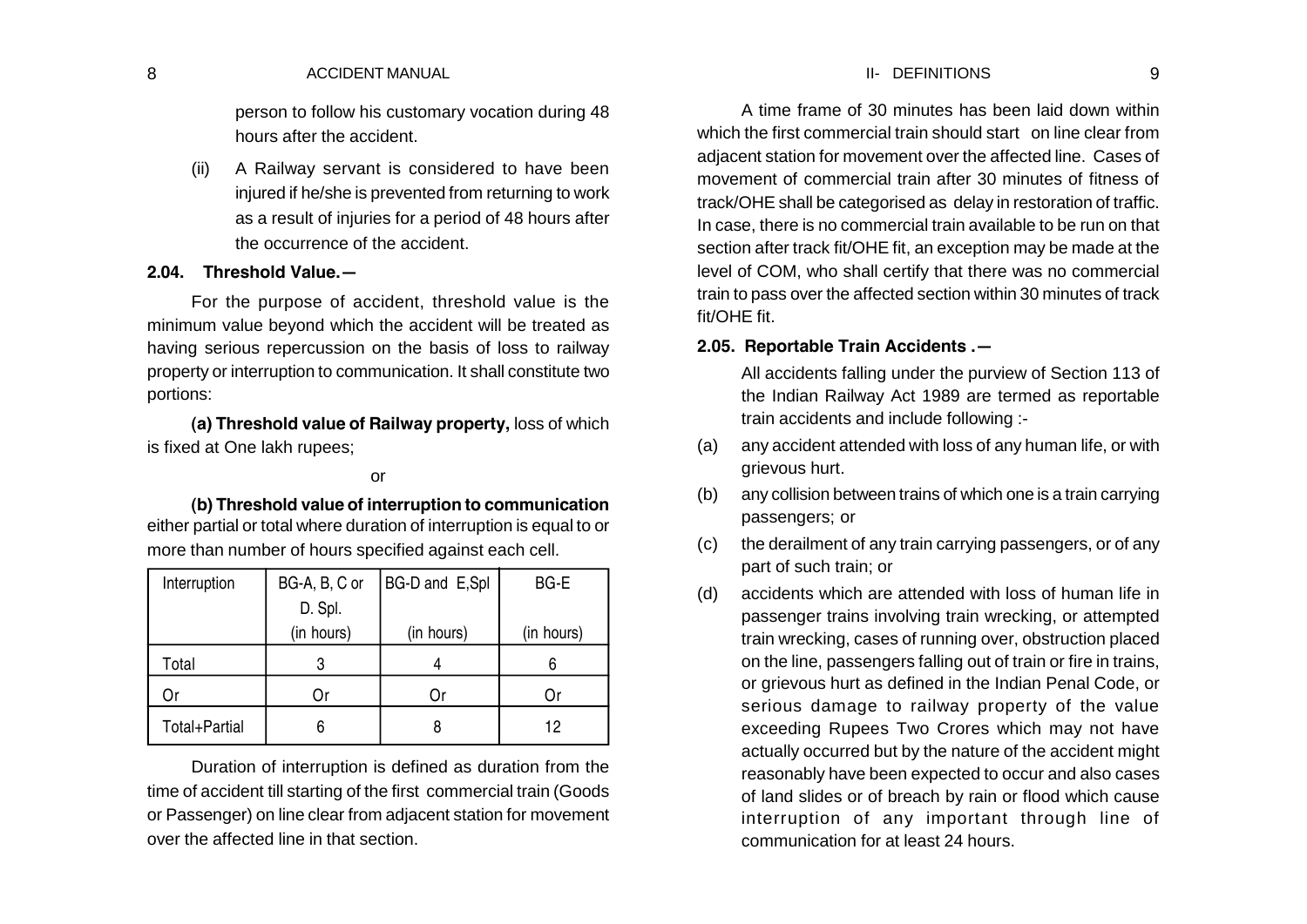### **2.06. Serious Accident.—**

Accident to a train carrying passengers which is attended with loss of life or with grievous hurt to a passenger or passengers in the train, or with serious damage to railway property of the value exceeding Rs. 2 Cores and any other accident which in the opinion of the Chief Commissioner of Railway Safety or Commissioner of Railway Safety requires the holding of any inquiry by the Commissioner of Railway Safety shall also be deemed to be a serious accident. However, the following shall be excluded :-

- (a) cases of trespassers run over and injured or killed through their own carelessness or of passengers injured or killed through their own carelessness;
- (b) cases involving persons being Railway servant or holding valid passes/tickets or otherwise who are killed or grievously injured while travelling outside the rolling stock of a passenger train such as on foot board or roof or buffer but excluding the inside of vestibules between coaches or run over at a level crossing or elsewhere on the Railway track by a train; and
- (c) Level crossing accident where no passenger or Railway Servant is killed or grievously hurt unless the Chief Commissioner of Railway Safety or Commissioner of Railway Safety is of the opinion that the accident requires the holding of an inquiry by the Commissioner of Railway Safety.

**2.07. Sabotage** means criminal interference with any part of the working machinery of a Railway with the object of rendering it inoperative or any act intended to cause loss of life and damage to Railway property.

**2.08. Train Wrecking** means wilful obstruction of or tampering with the permanent way, works, rolling stock, structures or equipment, resulting in an accident to a train with or without loss of life or damage to Railway.

**2.09. Attempted train wrecking** means wilful obstruction of or tampering with the permanent way, works, rolling-stock, structures or equipment, which if undetected, would have resulted in an accident to a train.

**2.10. Averted collision –** An averted collision is a circumstance under which, but for the vigilance shown by any person or persons, a collision would have occurred either in the block section or within the station limits between two trains or between a train and an obstruction.

Provided, further, that such an occurrence may not be treated as an averted collision :-

- (a) If, outside the station limits, the distance between the two trains or the train and obstruction at the time the train or trains have finally come to a stop, is 400 metres or more.
- (b) If, within the station limits, there is an intervening stop signal at danger governing the moving train and compliance by the moving train with the indication conveyed by the stop signal averted the collision between the trains or between the train and the obstruction.

**2.11. Breach of Block rules.**— When a train enters a block section without any authority or without proper authority to proceed or passes an intermediate block signal without observing GR 3.75 and SRs there to or is received on a blocked line not constituting an averted collision, or when it enters or